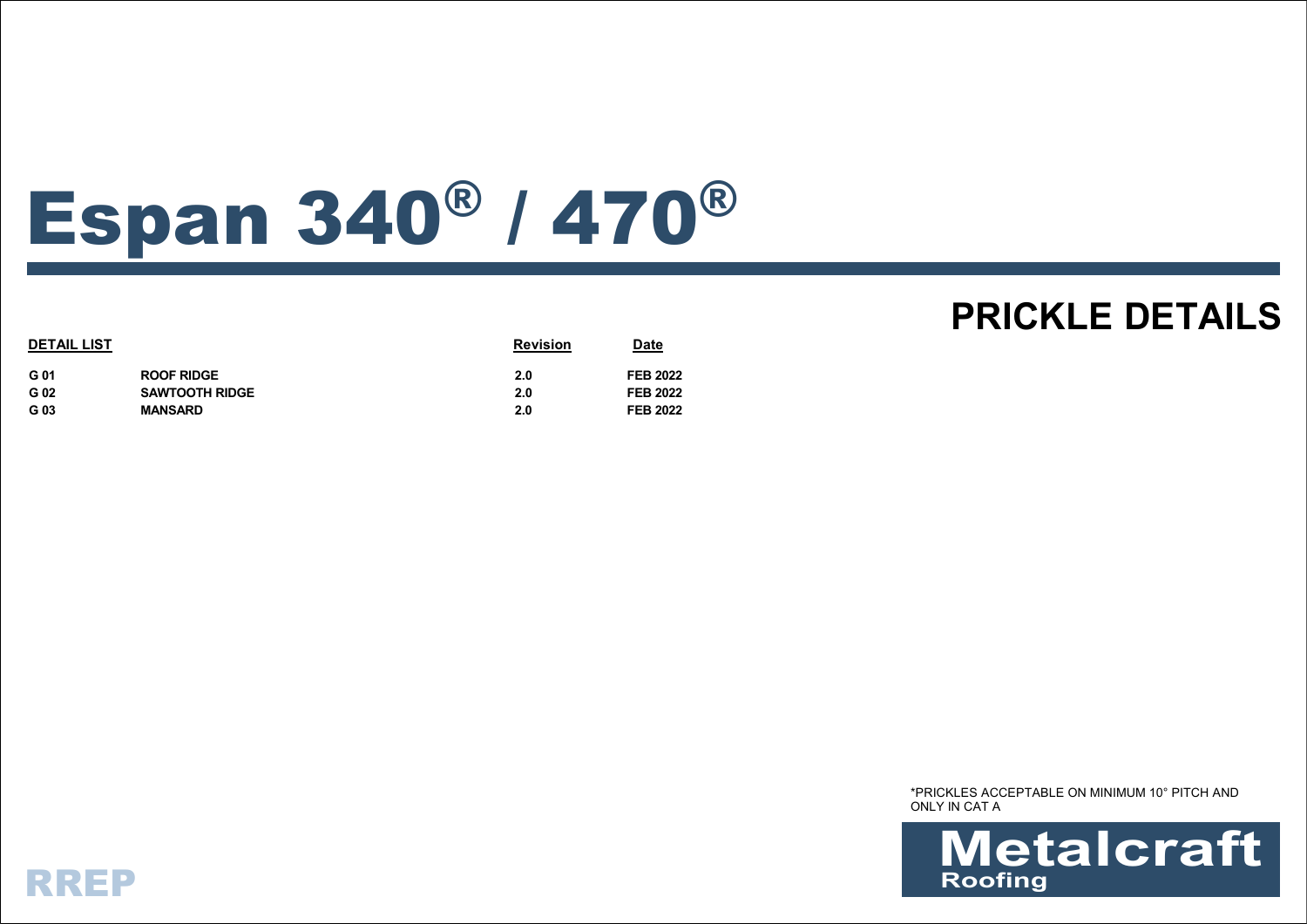



| <b>Metalcraft</b><br>Roofing | DISCLAIMER:<br>All details are to be used for indicative purposes only and the designer should consult both the MRM<br>" code of practice version 3.0 / 2019, E2 and all other relevant building codes                                                                                                                                                                                                            | Espan $340^{\circ}$ / $470^{\circ}$ | Rev. 2.0      |           | <b>RESIDENTIAL ROOFING</b> |  |
|------------------------------|-------------------------------------------------------------------------------------------------------------------------------------------------------------------------------------------------------------------------------------------------------------------------------------------------------------------------------------------------------------------------------------------------------------------|-------------------------------------|---------------|-----------|----------------------------|--|
|                              | Details of the supporting mechanisms are indicative only. Compliance of the supporting mechanisms is<br>the responsibility of the designer. Construction detail can vary for wall cladding. The underlay is detailed<br>as a single line for simplicity and is indicative only. Building paper type and method of installation should<br>comply with underlay manufacturers recommendations and NZBC regulations. | Reference RREP                      | Date FEB 2022 | Scale 1:2 | Sheet                      |  |

ROOF RIDGE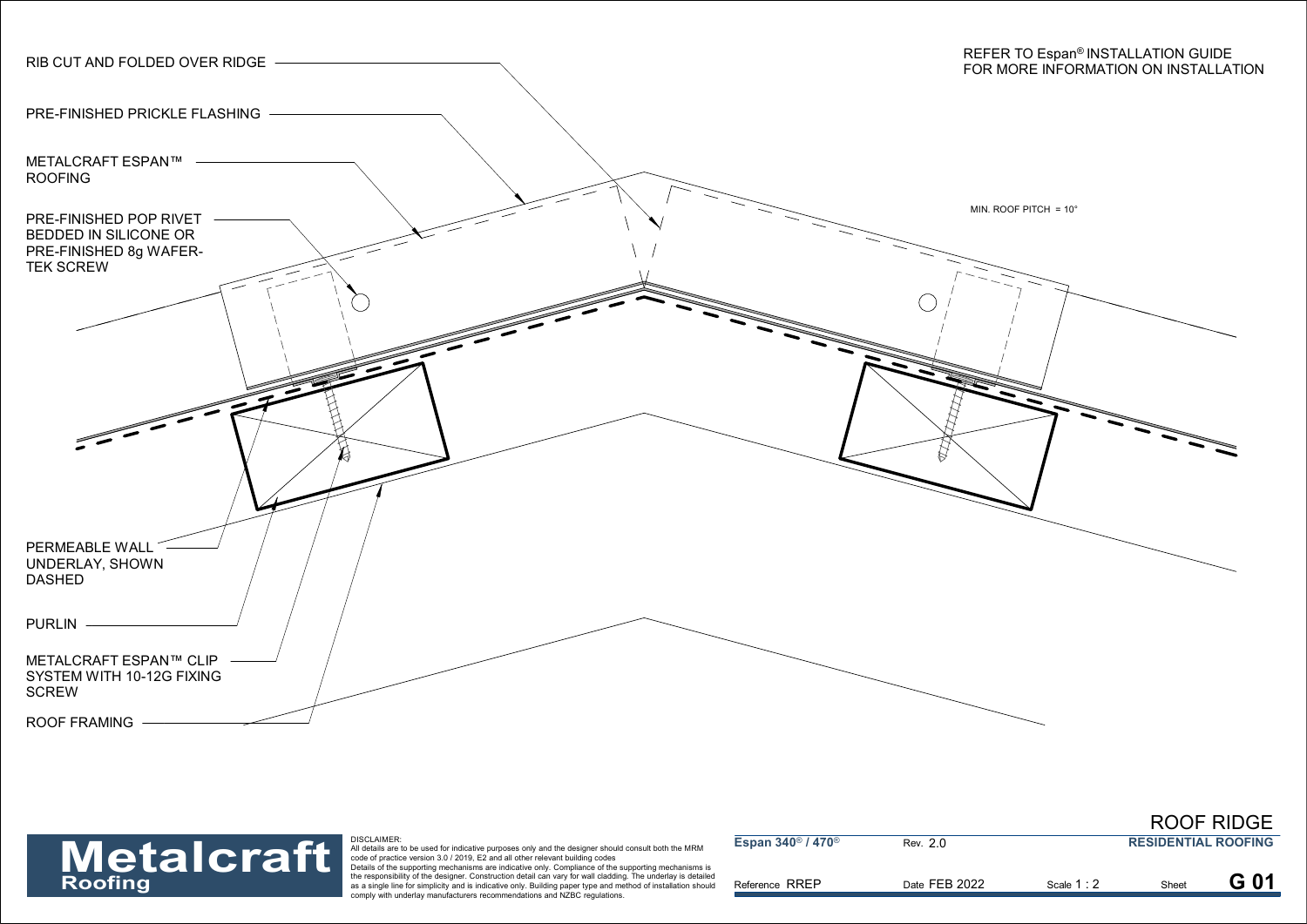



| <b>Metalcraft</b><br>Roofing | <b>DISCLAIMER:</b><br>All details are to be used for indicative purposes only and the designer should consult both the MRM<br>code of practice version 3.0 / 2019, E2 and all other relevant building codes                                                                                                                                                                                                       | Espan 340 <sup>®</sup> / 470 <sup>®</sup> | Rev. 2.0      |          | <b>RESIDENTIAL ROOFING</b> |  |
|------------------------------|-------------------------------------------------------------------------------------------------------------------------------------------------------------------------------------------------------------------------------------------------------------------------------------------------------------------------------------------------------------------------------------------------------------------|-------------------------------------------|---------------|----------|----------------------------|--|
|                              | Details of the supporting mechanisms are indicative only. Compliance of the supporting mechanisms is<br>the responsibility of the designer. Construction detail can vary for wall cladding. The underlay is detailed<br>as a single line for simplicity and is indicative only. Building paper type and method of installation should<br>comply with underlay manufacturers recommendations and NZBC regulations. | Reference RREP                            | Date FEB 2022 | Scale 1: | Sheet                      |  |

SAWTOOTH RIDGE